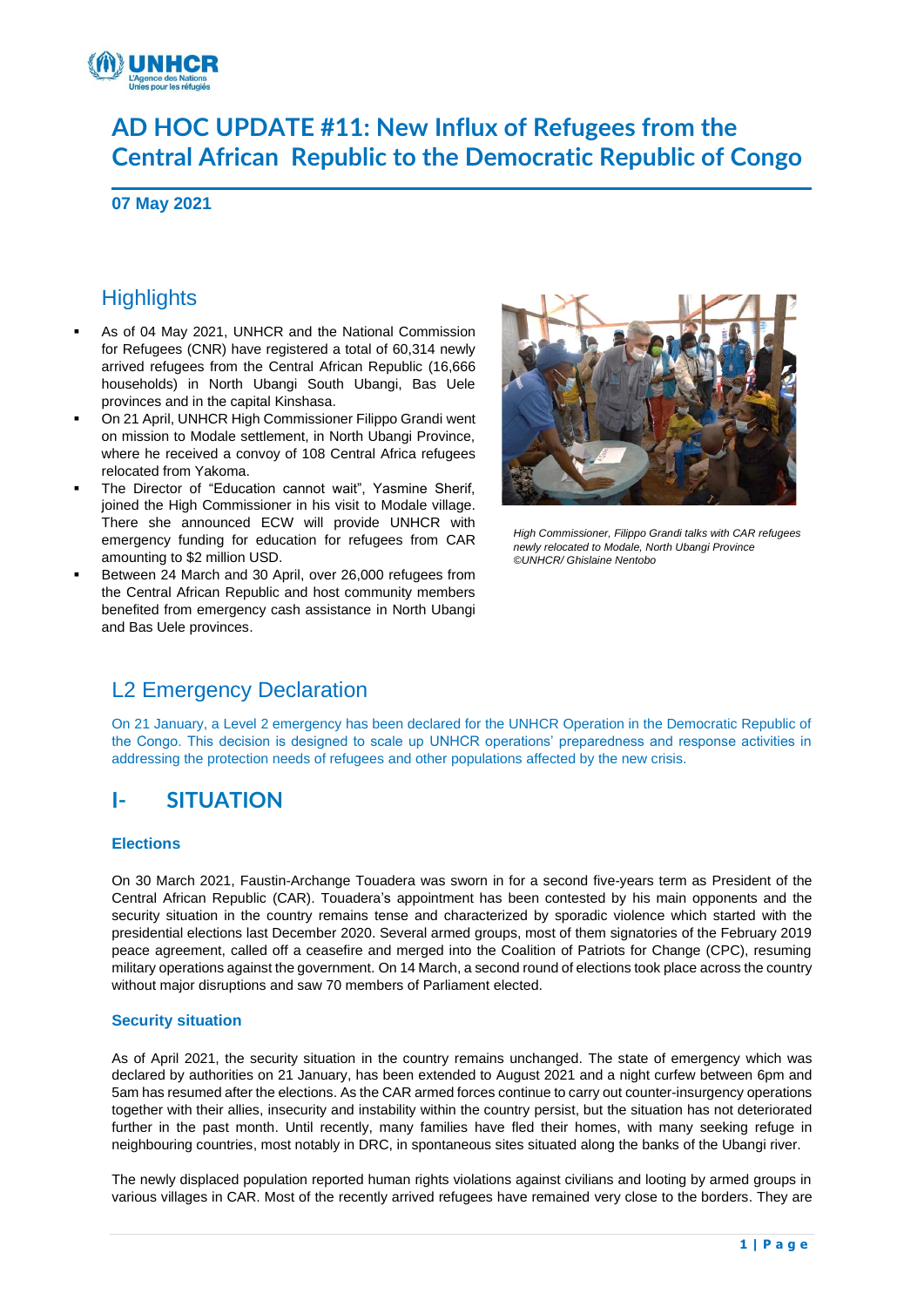

exposed to the risks of further attacks and rights violations by armed groups. UNHCR is working with Congolese authorities to relocate them to villages meeting the minimum standards of security. The majority of them are women and children, while there are also many persons with special needs, such as elderly persons at risk, persons with disabilities and survivors of SGBV.

Over the past months, UNHCR and the National Commission for Refugees (CNR) have set up joint monitoring teams at the border in the three provinces affected by the influx to follow the situation.

#### **Consequences on the voluntary repatriation operation**

Insecurity in CAR has severely affected the voluntary repatriation operation, relaunched in November 2020 after the COVID-19 pandemic had forced border closures. More than 17,000 refugees currently living at Mole and Boyabu camps in South Ubangi Province had expressed their intention to return home. However, several areas previously deemed safe to receive returnees are now again in the grip of insecurity. It should be noted that some of the recent arrivals from the outskirts of Bangui are possibly refugees who had returned during the voluntary repatriations from Mole and Boyabu camps in South Ubangi province, between 2019 and 2020. UNHCR is closely monitoring the evolution of the situation in the Central African Republic, to assess the security conditions and the feasibility of resuming voluntary repatriation operations in the future.



**Figure 1:** Entry points of newly arrived families from the Central African Republic

## **II- STATISTICS**

According to local authorities, **92,053 individuals from the Central African Republic** have arrived in the DRC since December 2020 (this estimated figure is yet to be verified). This includes an estimated 46,659 individuals in Bas Uele Province, 35,331 in North Ubangi Province and 10,063 in South Ubangi province according to local authorities. Most of the new arrivals have stayed close to the borders in some 40 villages along the banks of the river separating the Central African Republic from the DRC.

Biometric registration of refugees is ongoing in several locations along the border. As of 04 May 2021, 60,314 newly arrived CAR refugees (16,666 households) have been registered by UNHCR and the CNR in North Ubangi, South Ubangi, Bas Uele provinces and in the capital, Kinshasa. The newly arrived refugees are distributed across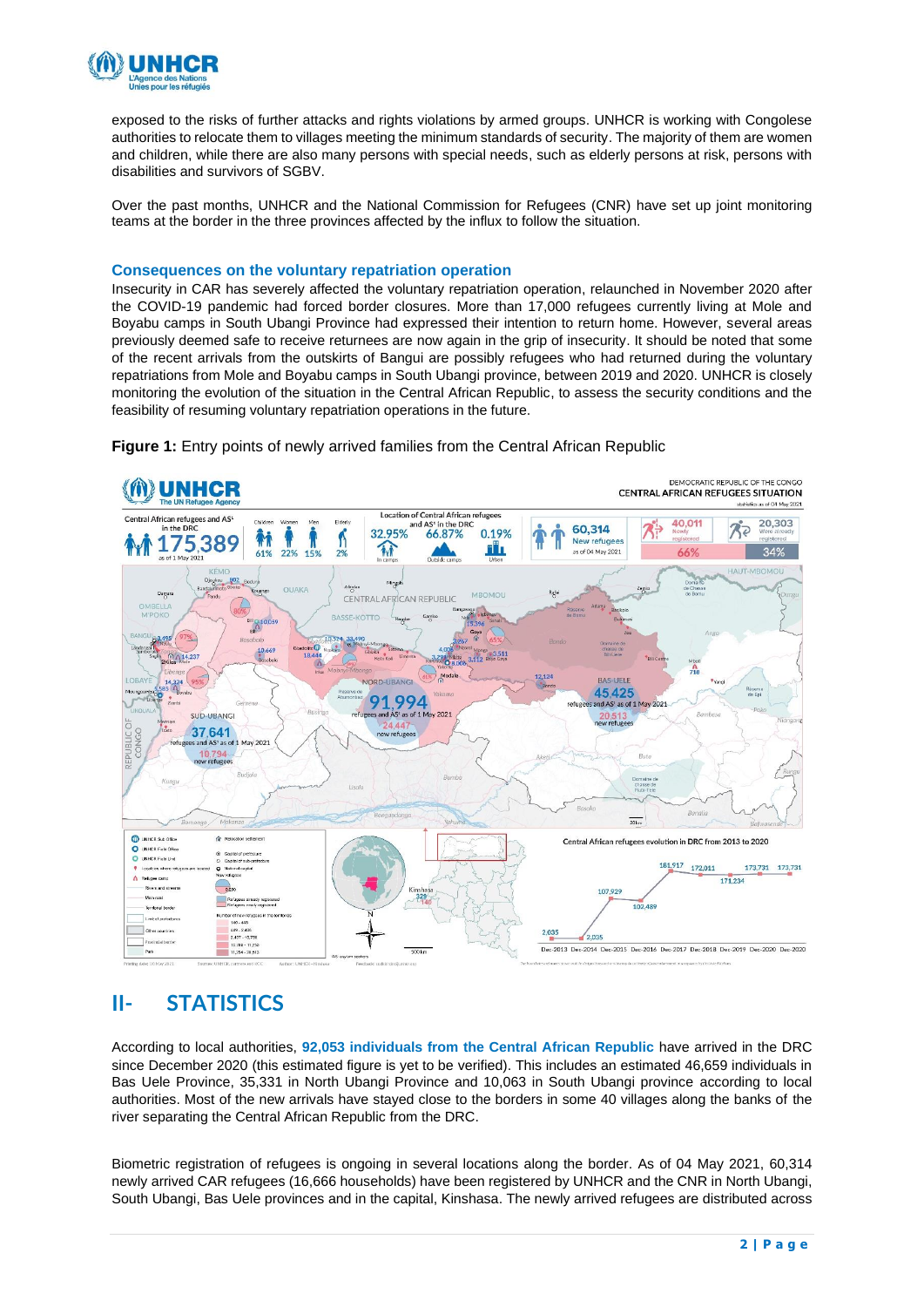

three provinces as follows: 21 097 individuals in Bas Uele (Ndu, Yele, Bangalo, Ibangu, Yangi, Sahali, Bili Centre, Basikpio, Adama, Bulumasi, Zee), 28,283 individuals in North Ubangi (Yakoma, Limasa, Satema, Kota Koli, Bassapekambo, Nganza, Gomba Lego, Nzakara, Pandu, Bandakilimoto), 10,794 in South Ubangi (Sagila, Mbay, Vigilant, Nzomboto, Samborola, Congo rivière, Nzulu, Libenge, Mawuya, Zambi, Izato) as well as 140 in Kinshasa. 63% of these individuals are new refugees, whilst 37% of them are people who had previously been registered in the UNHCR database.

### **III- NEEDS**

**The greatest needs of the new arrivals regard food, shelter, health care, documentation, access to drinking water, education, core relief items, livelihoods and sanitation to prevent the spread of the coronavirus and epidemic diseases.** 

- Strong winds and torrential rains have destroyed a number of makeshift shelters in new refugee hosting locations in Congo Rive, Sambolola and Sagila (South Ubangi), where UNHCR recently carried out biometric registration. UNHCR and partners are currently assessing the extent of the damage. Shelter assistance and core relief items are urgently needed to ensure the protection of the affected population.
- More resources are needed to continue the relocation of newly arrived refugees to Modale village, and to two other sites in Bili and Zongo which have been identified in North and South Ubangi provinces as possible relocation sites These relocation settlements granted by local authorities will enable UNHCR to move refugees away from border areas where they are susceptible to risks of attacks or forced recruitment by armed groups from CAR.
- More funds are needed to continue emergency cash distributions and core relief items (CRIs) to newly arrived refugees in North Ubangi, South Ubangi and Bas Uele provinces, to reduce their exposure to negative coping mechanisms such as survival sex.
- There is an urgent need to improve access to quality healthcare which remains challenging for CAR refugees. A majority live in communities without health facilities or with ill-equipped and under-staffed health centres that face frequent shortage of drugs.
- Hygiene kits for young women and girls of childbearing age are much needed, as there are several unattended births among the newly arrived population.
- There is a need to continuously strengthen COVID-19 awareness and prevention measures in communities hosting refugees, including in relocation sites, given the increased risks of infection, as a result of mass movements and crowded settlements.
- There is an urgent need for the rehabilitation and construction of boreholes and other water sources to provide good drinking water for newly arrived CAR refugees. Most of them are currently dependent on water from streams and rivers which pose considerable health risks.
- There is an urgent need to rehabilitate and build schools and to provide emergency education services in host communities to accommodate new CAR refugee children, while these are also provided with school material.
- Farming and fishing equipment, as well as vocational training are needed to strengthen self-reliance of refugees and to improve the resilience of impoverished host communities.
- There is need to improve the extremely poor road network in order to facilitate access to refugees in the three provinces affected by the new influx. Inherent logistics challenges are slowing down lifesaving humanitarian aid to populations in need. This need has been brought up with the Congolese authorities and development actors.
- There is an urgent need for emergency sanitation facilities such as community latrines and showers to prevent the spread of diseases and to protect the intimacy of refugees, especially women and girls who face increased risks of SGBV when they share sanitary facilities with men.
- Psychosocial support is needed for survivors of sexual and gender-based violence (SGBV). 101 cases of SGBV have been identified and reported in the three provinces affected by the influx by the end of March 2021.
- UNHCR continues to raise funds to airlift more emergency equipment from Kinshasa to remote refugee hosting locations such as Yakoma and to warehouse stocks are also needed.

### **IV- ACTIONS**

• Biometric registration and verification of newly arrived refugees from the Central African Republic is continuing in Nzakara some 30km from Gbadolite and Pandu about 120km from Bili in North Ubangi Province. As of 04 May 2021, UNHCR and CNR have registered a total of 60,314 persons (16,083 households) in North Ubangi South Ubangi, Bas Uele provinces and in the capital Kinshasa. About 67% of the total number of registered persons are new, while 33% are people already existing in the UNHCR database.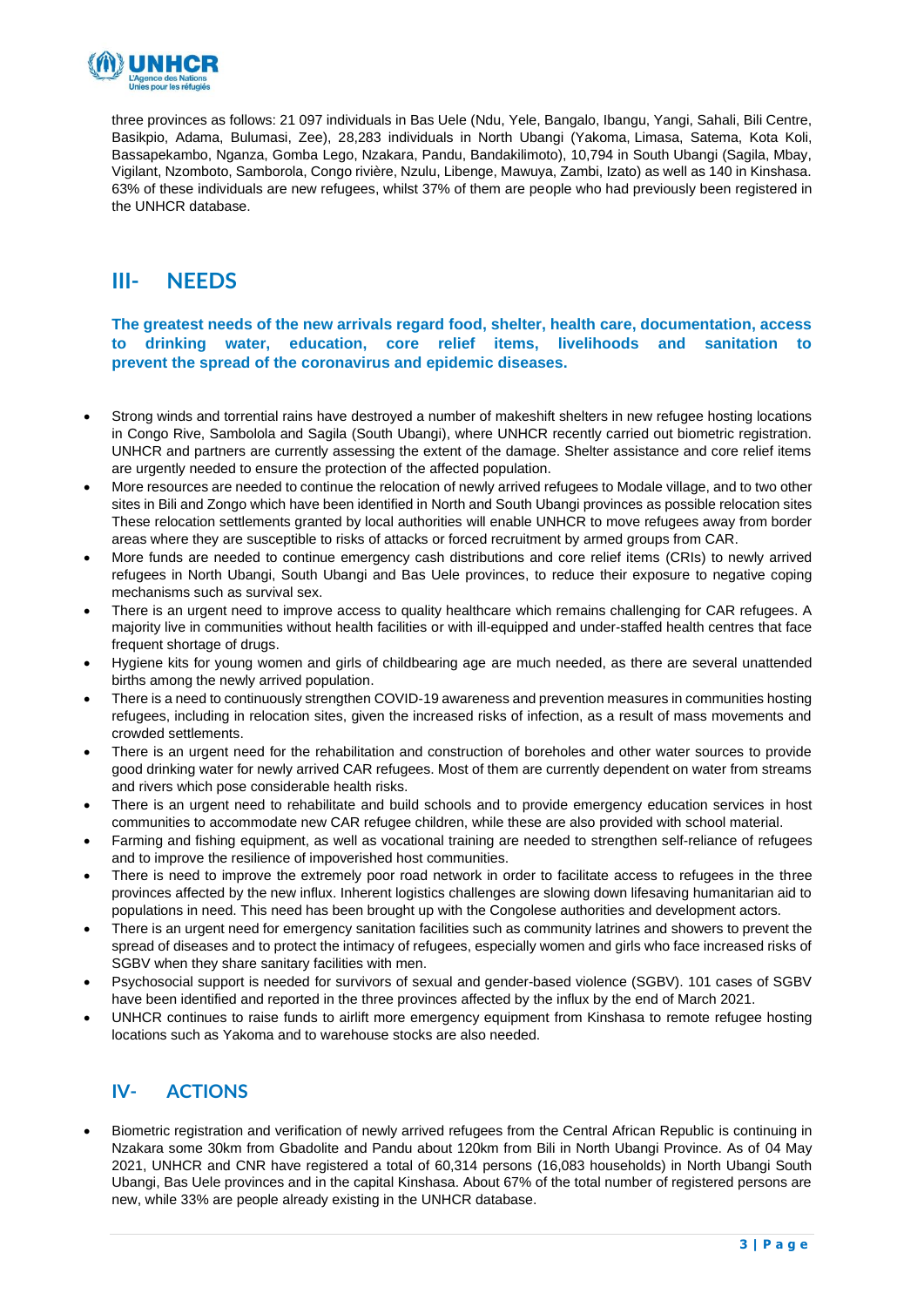

- On 30 April, UNHCR and partners have relocated a fifth convoy of 143 CAR refugees (38 households) from Yakoma, North Ubangi Province, to a new settlement in Modale, 35km away. Since the launch of the operation on 17 April, five convoys have transported a total 595 individuals (154 households) to Modale. The sixth convoy is scheduled for Friday 07 May. UNHCR is currently targeting around 4,000 persons for relocation to Modale. The settlement has the capacity to host 10,000 refugees. All necessary infrastructure is being developed there by UNHCR and its partners, which will serve both refugees and host community members.
- UN High Commissioner for Refugees, Filippo Grandi welcomed the third convoy of CAR refugees relocated from Yakoma to Modale during a one-day visit to the village in North Ubangi Province. He also met with local authorities in Modale, Yakoma and Gbadolite to reaffirm the importance of responding to this new influx.
- The Director of "Education cannot wait", the first global fund dedicated to education in emergencies and protracted crises, Ms. Yasmine Sherif, has announced a donation of \$2 million USD emergency funding for education to UNHCR to provide access to quality education to Central African refugee children, as well as to the children of local communities hosting them. She accompanied the High Commissioner for Refugees in his visit to Modale village.
- Work is continuing at the Modale site, to accommodate the newly relocated refugees. 112 plots have been carved out, and 103 emergency family shelters implanted, including 93 entirely completed, while 10 others are under construction. The Modale government primary school and health centre are being enlarged with more blocks. Rehabilitation work is well on course on three bridges on the road linking Yakoma to Modale. A borehole, 18 blocks of community latrines have been completed while 10 others are about to be completed. Eight other blocks of latrines have been completed and equipped with handwashing stations at the transit centre. Five community emergency shelters have been set up as well as one reception hangar.
- UNHCR and the National Commission for Refugees (CNR) are progressively distributing 2,117 already printed refugee identity cards to registered refugees in Yakoma, North Ubangi Province.
- UNHCR distributed emergency cash assistance to a total of 26,566 (7,862 households) individual refugees and host community members in Yakoma (North Ubangi) from 24 to 28 March and in Ndu and Yangi (Bas Uele) from 13 to 20 April 2021. The use of the cash given out is restricted to the purchase of core relief items (CRIs) and hygiene kits for women of child-bearing age.
- UNHCR facilitated the distribution of high energy biscuits by WFP to 212 refugee and host community households of persons with special needs in Dissangu and Dongobe settlements, Bas Uele Province.
- UNHCR and partner AIDES are continuing medical and nutrition screening for newly arrived refugees at biometric registration and verification points. So far approximately 38,406 persons have been screened in North Ubangi, South Ubangi and Bas Uele provinces. 3,817 of them have received treatment for prevalent diseases including malaria, respiratory tract infections, diarrhoea and malnutrition.
- UNHCR and the National Refugee Commission (CNR) have set up seven local protection committees comprising of seven members each in the localities of Sagila, Sambolola, Congo River, Zongo centre, Izato, Mawuya and Zambi in South Ubangi Province. The committee members have received office equipment and were trained on their roles and on the mandate of UNHCR with regards to international protection. The local protection committees are tasked with monitoring and reporting protection incidents in the zones hosting CAR refugees. 36 other committees already exist in North Ubangi, South Ubangi and Bas Uele provinces.
- UNHCR has carried out four monitoring missions in Monga and Kanzawi, Bas Uele Province, to identify and assess the situation of persons with special needs. During these missions, a total of 289 persons with special needs received assistance in terms of basic needs, including 17 people who received second-hand clothes, soaps, and food items. 17 others have received cash assistance from UNHCR in Yabongo and Ndu centre.
- UNHCR, AIDES and local NGOs carried out awareness-raising on sexual and gender-based violence in the localities of Nguru, Nganzamba, Ndayo,Wasso, Gbagi, Yakoma, Monga and Kanzawi in North Ubangi and Bas Uele provinces. About 1,404 refugees and host community members were reached by the SGBV messages.
- UNHCR together with the local NGO LIZADEL identified nine new cases of SGBV, provided psychological support to seven survivors.
- UNHCR and its partner APEE provided psychological support to about 22 CAR refugee children at risk, including separated and unaccompanied children, at a children's games village (Espace Ami Enfant) in Ndayo, on the outskirts of Yakoma, North Ubangi Province. A total of 302 children have been received at the centre where they have benefitted from recreational activities and other forms of assistance.

## **Contact**

**Johannes van Gemund**, Senior External Relations Officer, UNHCR Representation Kinshasa[, gemund@unhcr.org,](mailto:gemund@unhcr.org) Tel: +243 817 009 484

**Vittoria Moretti**, Associate External Relations and Reporting Officer, UNHCR Representation Kinshasa, [moretti@unhcr.org,](mailto:moretti@unhcr.org) Tel: +243 820 556 659